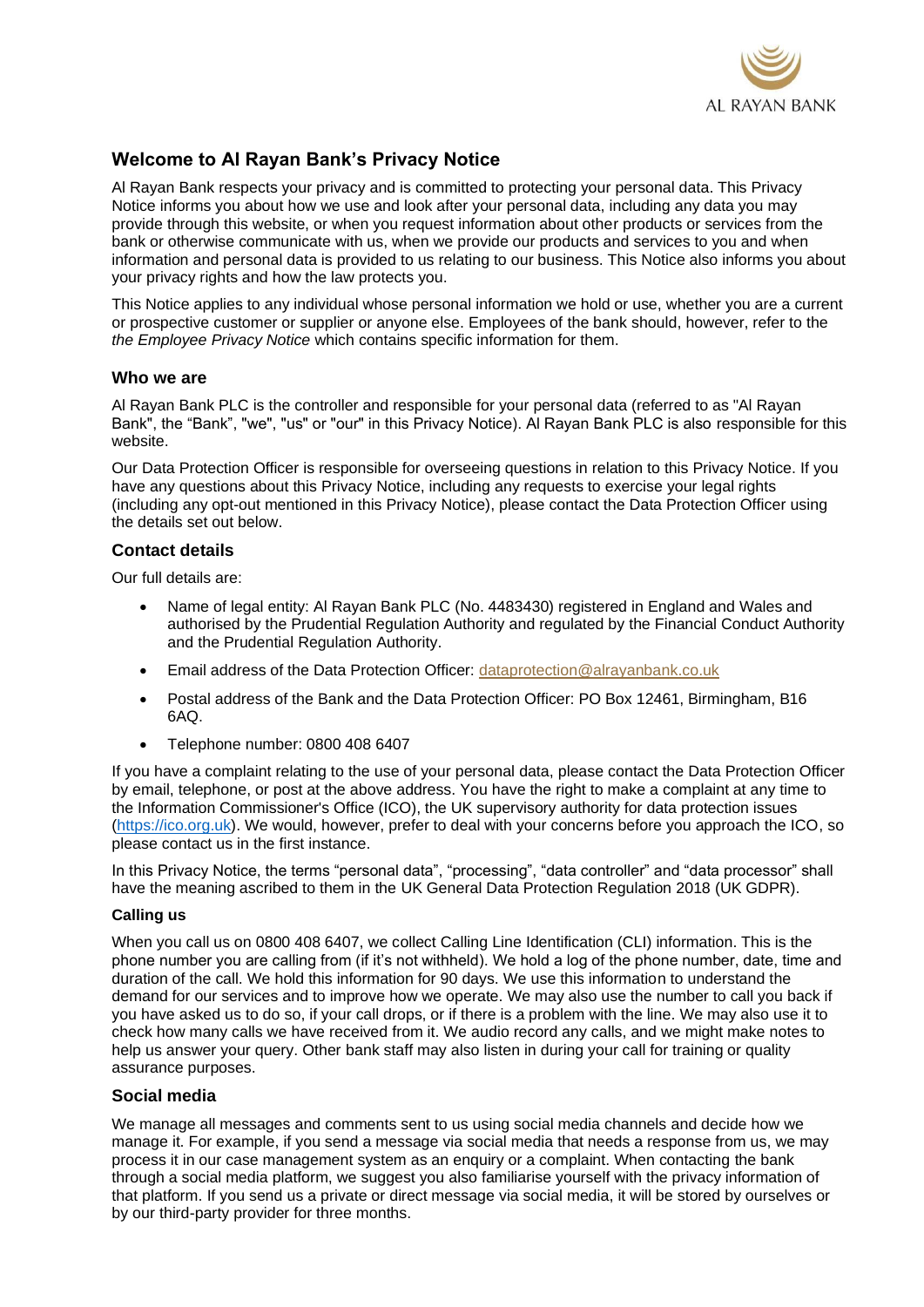### **Live chat**

We use a third-party provider, LiveChat, to supply and support our live chat service. If you use our live chat service, we'll collect the contents of your live chat session and if you choose to provide it your name and email address. LiveChat retains this data for us for 90 days.

#### **Emailing us**

We use Transport Layer Security (TLS) to encrypt and protect email traffic in line with government guidance on email security. Most webmail such as Gmail and Hotmail use TLS by default. We'll also monitor any emails sent to us, including file attachments, for viruses or malicious software. All outgoing email is also scanned for compliance to company policy. You must ensure that any email you send is within the bounds of the law.

### **1. Personal data we collect**

Most of our data comes directly from you, our customer, for example, when you apply for a product. This will include the following:

- personal details (e.g., name, date of birth, passport information or other identification information);
- contact details (e.g., phone number, email address, postal address or mobile number);
- transactional details (e.g., payments you make and receive);
- financial information (e.g., bank account number, credit or debit card numbers, financial history);
- details about your health (e.g., to meet our regulatory obligations, including responsible financing);
- religious beliefs (e.g., we may ask for information about these from you to help us decide whether to recommend Sharia compliant products that meet your financial needs (such as Home Purchase Plan) to you);
- information about criminal convictions and offences (e.g., for Home Purchase Plan applications); and
- information about any other Al Rayan Bank products and services you currently have, you have applied for, or you have previously held.

If you do not provide personal data that we request, it may mean that we are unable to provide you with the services and/or perform all of our obligations under our agreement with you.

We will also hold information we collect about you from other sources. This could include:

- the way you are using our branches, telephone services, websites or mobile applications;
- your interactions with us, for example through our branches, telephone services, websites, mobile applications, social media or other channels;
- the way you use your accounts, including information about payments you make or receive, including the details of the payee or payer (for example, retailers or other individuals);
- our parent company, which is based in Qatar, for example if they refer you to us;
- our own records about any other accounts or products you have with us or other providers;
- information from credit reference agencies and fraud prevention agencies;
- publicly available information about you which is available online or otherwise;
- organisations that provide their own data, or data from other third parties, to enable us to enhance the personal data we hold, and then provide more relevant and interesting products and services to you;
- criminal record checks and information;
- employers;
- joint account holders;
- people appointed to act on your behalf (such as independent financial advisers, accountants etc).

We also collect personal data automatically when you use the website and when you navigate through the website. Data collected automatically may include usage details, geo-location data, IP addresses and other data collected through cookies and other tracking technologies. For more information on our use of these technologies, see our Cookie Notice [https://www.alrayanbank.co.uk/cookies-policy.](https://www.alrayanbank.co.uk/cookies-policy)

We may monitor or record phone calls with you in case we need to check we have carried out your instructions correctly, to resolve queries or issues, for regulatory purposes, to help improve our quality of service and to help detect or prevent fraud or other crimes. Conversations may also be monitored for staff training purposes.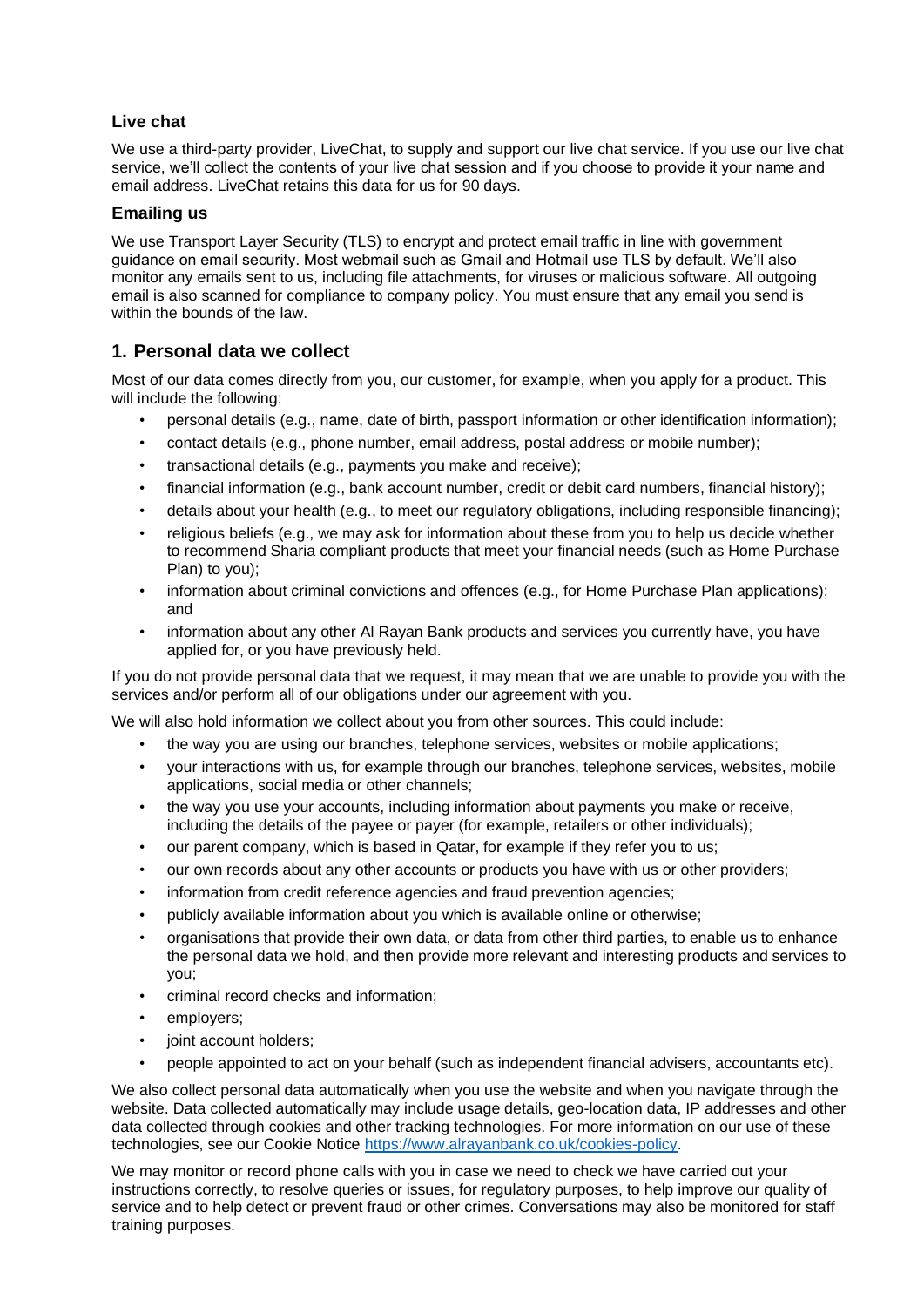We may also receive data from publicly availably sources such as Companies House and the Electoral Register.

If you give us personal data about other people, then you confirm that they are aware of the information in this Notice about how we will use their personal data. This may happen if you supply us information about your dependents or joint account holders.

If we collect personal information relating to children (under 13 years old) as part of their application for a savings account for example, or as a dependant of an applicant for a Home Purchase Plan, we ensure a parent or guardian is aware of the information being provided.

# **2. How we use your personal data, and the legal basis for doing so**

We are can only process your personal data on a basis permitted by law. The legal basis will usually one of the following:

- to allow us to take actions that are necessary in order to provide you with the product/service (to perform our contract with you); for example, to make and receive payments;
- necessary to allow us to comply with our legal obligations; for example, obtaining proof of identity for anti-money laundering obligations;
- necessary for our or your legitimate interests; for example, to help us develop and improve our services;
- where we have your consent to do so; or
- in the case of special categories of personal data, that it is in the substantial public interest.

We have set out below, in a table format, a description of all the ways we use the various types of personal information and which of the legal bases we rely on to do so. We have also identified what our legitimate interests are where appropriate. Note that we may process your personal data on more than one lawful basis depending on the specific purpose for which we are using your data. Where we are relying on a legitimate interest, these are also set out below:

| <b>Purpose/Activity</b>                                                                                                                                                                                                                                                                                 | Lawful basis for processing including basis<br>of legitimate interest                                                                                                                                                                                                                               |
|---------------------------------------------------------------------------------------------------------------------------------------------------------------------------------------------------------------------------------------------------------------------------------------------------------|-----------------------------------------------------------------------------------------------------------------------------------------------------------------------------------------------------------------------------------------------------------------------------------------------------|
| To register you as a new customer.                                                                                                                                                                                                                                                                      | Performance of a contract with you.                                                                                                                                                                                                                                                                 |
| To provide, manage and personalise our<br>services to you.                                                                                                                                                                                                                                              | (a) Performance of a contract with you;<br>(b) Necessary to comply with a legal obligation;<br>(b) Necessary for our legitimate interests (to<br>maintain standards of service, protect our business<br>interests, provide an efficient service).                                                   |
| To manage our relationship with you<br>which will include:<br>(a) Notifying you about changes to our<br>terms or Privacy Notice<br>(b) Communicating with you about the<br>product or service<br>(c) To manage complaints, rectify<br>problems and to resolve queries<br>(d) Recording telephone calls. | (a) Performance of a contract with you;<br>(b) Necessary to comply with a legal obligation;<br>(c) Necessary for our legitimate interests (to keep<br>our records updated, provide a high standard of<br>service, to study how customers use our<br>products/services, avoid complaints in future). |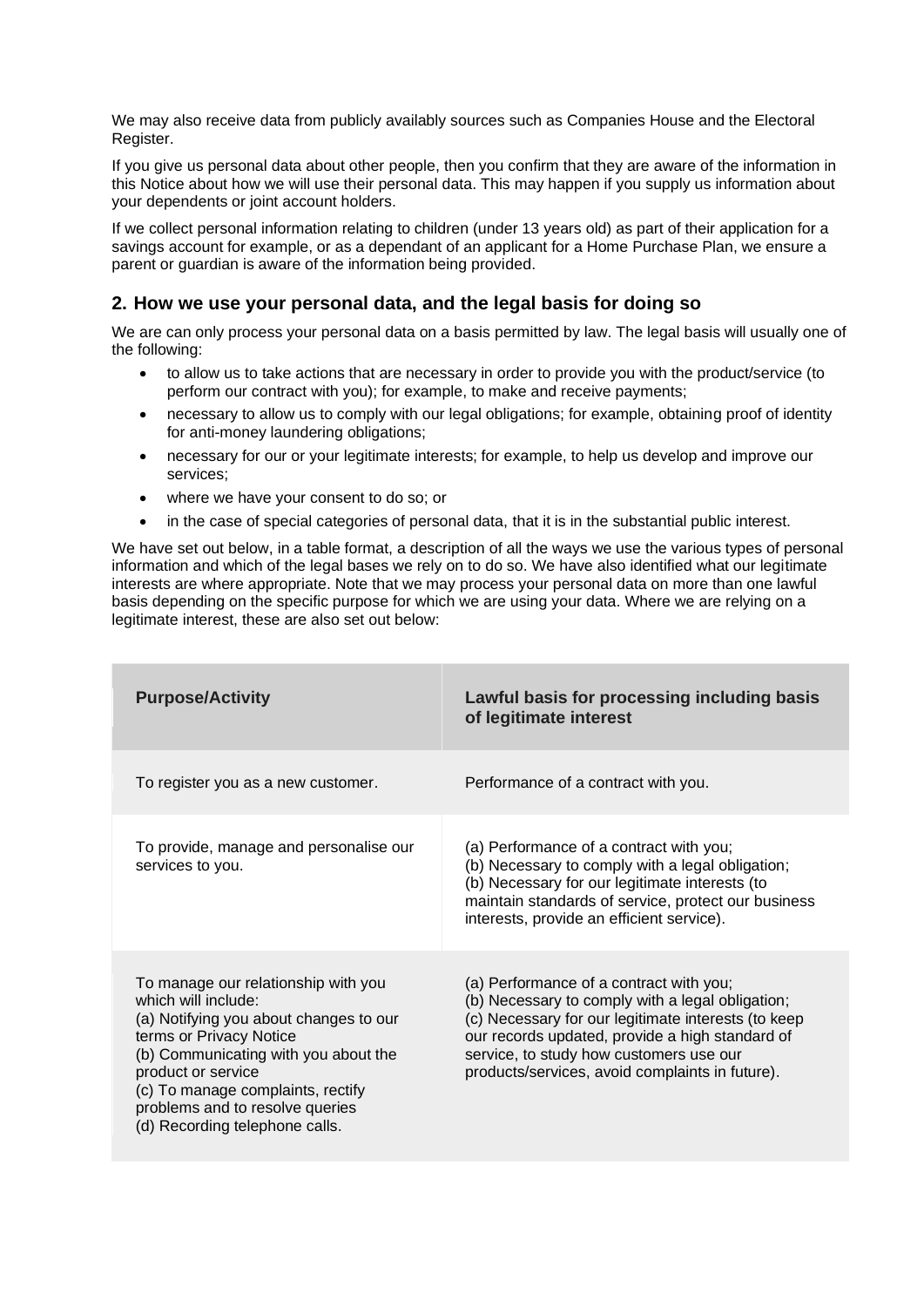| To develop and improve products and<br>services through assessment and<br>analysis of the information, including<br>credit or behavioural scoring (or both),<br>market and product analysis, and market<br>research. Behavioural monitoring will<br>focus on data points such as mouse<br>activity, keystroke movement and<br>touchscreen behaviour.                                                                                                                     | (a) Necessary to comply with a legal obligation;<br>(b) Necessary for our legitimate interests (to study<br>how customers use our products/services, to<br>develop them and grow our business).                                                                                                                 |
|--------------------------------------------------------------------------------------------------------------------------------------------------------------------------------------------------------------------------------------------------------------------------------------------------------------------------------------------------------------------------------------------------------------------------------------------------------------------------|-----------------------------------------------------------------------------------------------------------------------------------------------------------------------------------------------------------------------------------------------------------------------------------------------------------------|
| To manage our relationships with<br>suppliers (using personal contact<br>information they have provided); for<br>example, to arrange servicing<br>agreements; contacts and<br>correspondence with suppliers; and to<br>follow up invoice queries, issue<br>escalations and resolutions in line with<br>the agreed contractual terms and<br>conditions. From time to time this<br>supplier information may be used to<br>invite supplier staff to meetings and<br>events. | (a) Performance of a contract with you (the<br>supplier);<br>(b) Necessary for our legitimate interests (to<br>maintain standards of service, run our business<br>efficiently, protect our business interests).                                                                                                 |
| To administer and protect our business<br>and this website (including<br>troubleshooting, data analysis, testing,<br>system maintenance, support, reporting<br>and hosting of data).                                                                                                                                                                                                                                                                                     | (a) Necessary for our legitimate interests (for<br>running our business, provision of administration<br>and IT services, network security, to prevent fraud<br>and in the context of a business reorganisation or<br>group restructuring exercise);<br>(b) Necessary to comply with a legal obligation.         |
| To undertake checks for the purposes of<br>security and for detecting and preventing<br>fraud and money laundering, and to<br>verify your identity before we provide<br>services to you.                                                                                                                                                                                                                                                                                 | (a) Performance of a contract with you;<br>(b) Necessary to comply with a legal obligation;<br>(c) Necessary for our legitimate interests (to protect<br>our business, prevent fraud, money-laundering and<br>other crimes).                                                                                    |
| To use data analytics to improve our<br>website, products/services, marketing,<br>customer relationships and experiences.                                                                                                                                                                                                                                                                                                                                                | Necessary for our legitimate interests (to define<br>types of customers/subscribers for our products and<br>services, to keep our website updated and relevant,<br>to develop our business and to inform our marketing<br>strategy).                                                                            |
| To recover any outstanding amounts that<br>are due to us, but unpaid, and enforce<br>other obligations we are entitled to under<br>our agreement(s) with you and protect<br>our business against harm to our rights<br>and interests.                                                                                                                                                                                                                                    | (a) Performance of a contract with you;<br>(b) Necessary to comply with a legal obligation;<br>(c) Necessary for our legitimate interests (to ensure<br>that our business is run prudently, and we can<br>recover any outstanding amounts that are due to us,<br>but unpaid, as well as protecting our assets). |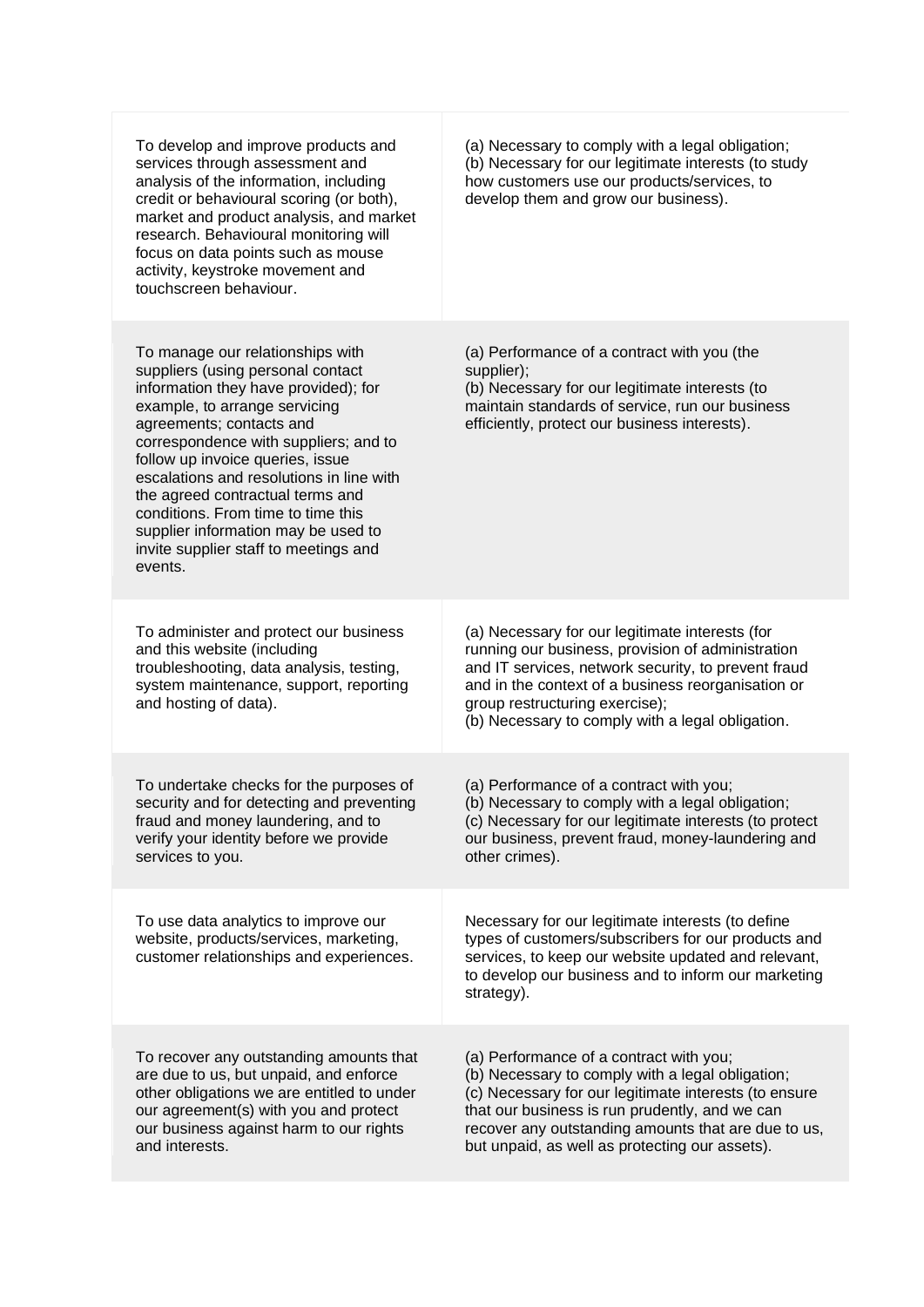| To verify your identity and the identity of                                                                                                | (a) Performance of a contract with you;                                                                                                                                                                               |
|--------------------------------------------------------------------------------------------------------------------------------------------|-----------------------------------------------------------------------------------------------------------------------------------------------------------------------------------------------------------------------|
| joint account holders, for example by                                                                                                      | (b) Necessary to comply with a legal obligation;                                                                                                                                                                      |
| using caller line identification technology                                                                                                | (c) Necessary for our legitimate interests (to protect                                                                                                                                                                |
| to check we are speaking to the correct                                                                                                    | our business and comply with legal and regulatory                                                                                                                                                                     |
| person.                                                                                                                                    | obligations).                                                                                                                                                                                                         |
| To comply with regulatory and legal<br>obligations to which we are subject and<br>cooperate with regulators and law<br>enforcement bodies. | (a) Necessary to comply with a legal obligation;<br>(b) Necessary for our legitimate interests (to protect<br>our business);<br>(c) For the use of sensitive data, where it is in the<br>substantial public interest. |
| To make suggestions and                                                                                                                    | (a) Necessary for our and your legitimate interests                                                                                                                                                                   |
| recommendations to you about products                                                                                                      | (to develop our products/services, provide products)                                                                                                                                                                  |
| or services that may be of interest to you                                                                                                 | of interest to you and grow our business);                                                                                                                                                                            |
| (unless you have opted out of                                                                                                              | (b) Where you are a personal customer, in relation                                                                                                                                                                    |
| marketing), including personalising                                                                                                        | to electronic marketing, where we have your                                                                                                                                                                           |
| marketing messages.                                                                                                                        | consent to do so.                                                                                                                                                                                                     |

### **Special categories of data**

Some of the information we collect are special categories of personal data (also known as sensitive personal data).

In particular, we may process personal data that relates to your health (such as medical history) (for example to determine if you are a vulnerable customer) and any criminal convictions and offences (for due diligence reasons). We may also obtain information about religious beliefs (we may ask for information about these from you to help us decide whether to recommend to you Sharia compliant products that meet your financial needs, such as Home Purchase Plan). We may encourage the use of biometric information (fingerprint, palmprint, voice and/or facial recognition) as a way of enhancing the security of, for example, your digital interactions with us or for the use of safe deposit boxes.

Where we process such special category data or criminal records, we will usually do so on the basis that it is necessary for reasons of substantial public interest, to establish, exercise or defend any legal claims, or in some cases, with explicit consent. In any case, we will carry out the processing in accordance with applicable laws.

| What we use your special category data for                                                                                                                                             | Lawful basis for processing                                         |
|----------------------------------------------------------------------------------------------------------------------------------------------------------------------------------------|---------------------------------------------------------------------|
| If you are a personal customer, for due diligence<br>checks (e.g., criminal convictions).                                                                                              | Substantial public interest                                         |
| We may use medical information to help provide,<br>manage and personalise our services, to resolve<br>complaints and queries and help you apply for<br>suitable products and services. | (a) Substantial public interest:<br>(b) Where we have your consent. |
| We may ask you for information which might allow<br>us to know your religious beliefs, to help us decide<br>whether to recommend to you Sharia compliant                               | Where we have your consent                                          |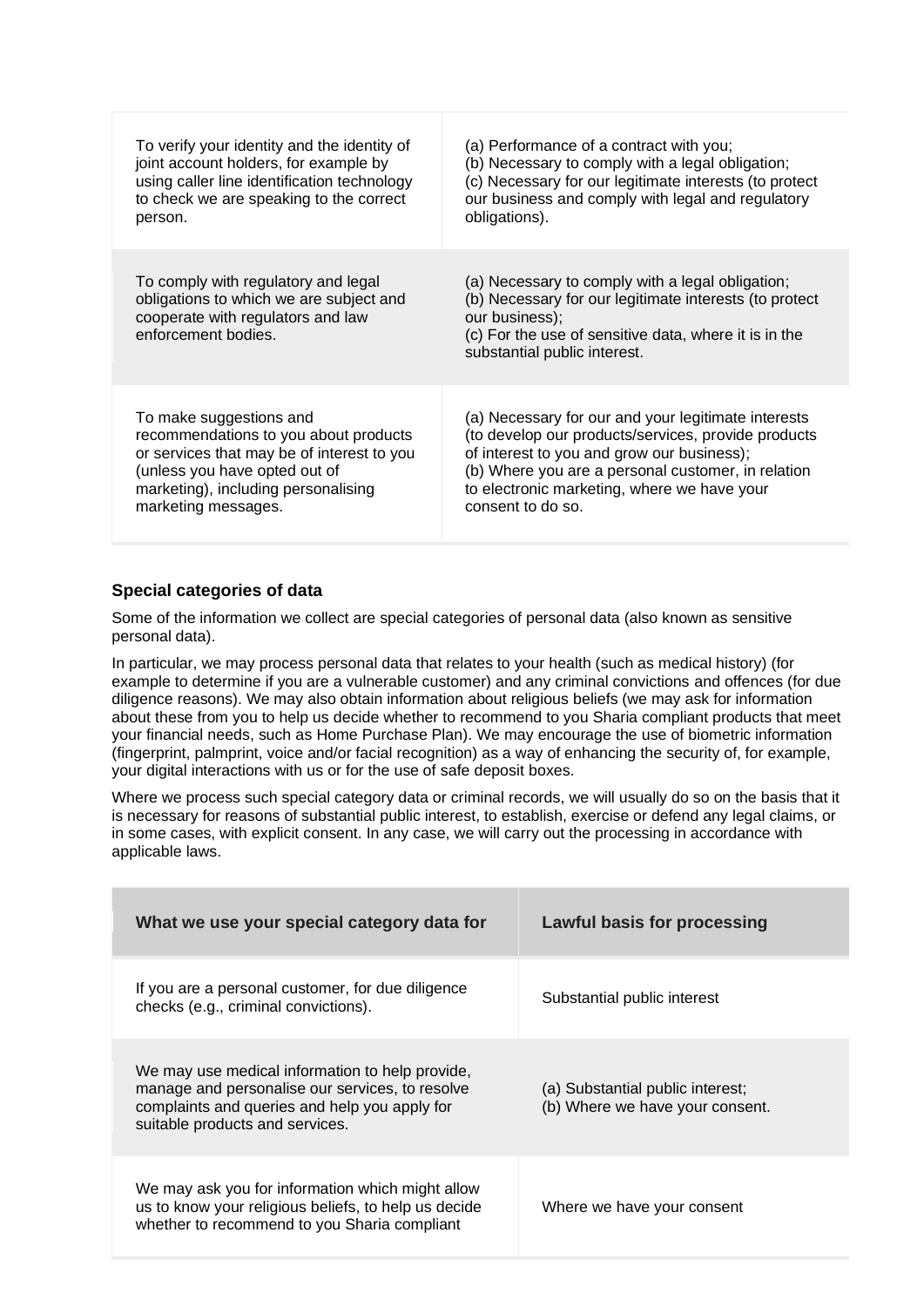| products that meet your financial needs (such as<br>Home Purchase Plan).                                                                                                                                                                                                                                                                                                                                                                                                                                                                                                                                                                                                          |                             |
|-----------------------------------------------------------------------------------------------------------------------------------------------------------------------------------------------------------------------------------------------------------------------------------------------------------------------------------------------------------------------------------------------------------------------------------------------------------------------------------------------------------------------------------------------------------------------------------------------------------------------------------------------------------------------------------|-----------------------------|
| In order to provide our customers with a platform<br>that offers secure and strong customer<br>authentication we utilise third party service providers<br>to aid us in the ensuring verification of you and your<br>transactions. We have been changing the way you<br>authenticate, and this includes the option to utilise a<br>behavioural biometric as a second factor to the One<br>Time Passcode (OTP) option. This is achieved by<br>recording the keystrokes of cardholders entering<br>their OTP value into the 3D Secure dialogue box<br>and it applies learning algorithms and statistical<br>models to differentiate between a valid user and a<br>fraudster, or BOT. | Where we have your consent  |
| We may use medical information and criminal<br>convictions data to temporarily postpone payments<br>due to us and help us consider suitable payment<br>plans.                                                                                                                                                                                                                                                                                                                                                                                                                                                                                                                     | Substantial public interest |
| To comply with regulatory and legal obligations to<br>which we are subject and cooperate with regulators<br>and law enforcement bodies.                                                                                                                                                                                                                                                                                                                                                                                                                                                                                                                                           | Substantial public interest |

We collect certain special categories of personal data about employees and prospective employees who should refer to the Al Rayan Bank Staff Privacy Notice.

#### **Automated Decision Making**

The way we analyse personal data in relation to our services may involve profiling, which is processing your personal data using software that is able to evaluate your personal aspects and predict risks or outcomes. We may also use profiling, or otherwise employ solely automated means, to make decisions about you that relate to:

- credit limit decisions;
- credit and affordability assessment checks to determine whether your application will be accepted;
- identify and verification checks;
- anti-money laundering and sanctions checks;
- transaction monitoring for fraud and other financial crime, to prevent you committing fraud, or becoming a victim of fraud; and
- screening of individuals who may be classed as "politically exposed".

This is known as "automated decision-making" and is only permitted when we have a legal basis for this type of decision-making. We may make automated decisions about you:

- where such decisions are necessary for entering into a contract. For example, we may decide not to offer our services to you, or we may decide on the types of services that are suitable for you, or how much to charge you for our products based on your credit history and other financial information we have collected about you;
- where such decisions are required or authorised by law, for example for fraud prevention purposes; or
- where it is a reasonable way of complying with government regulation or guidance, such as our high-level obligation to treat customers fairly.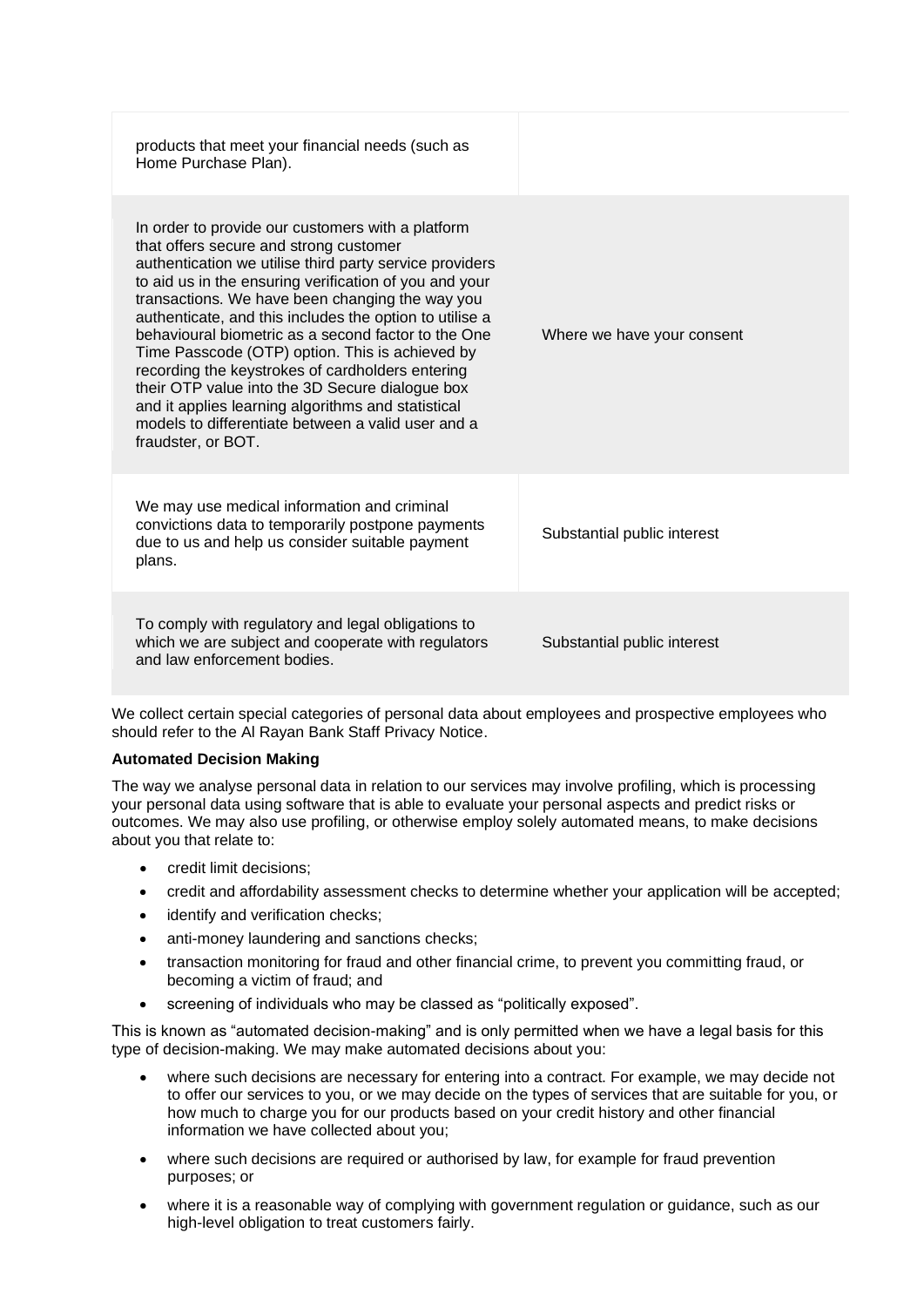You have rights in relation to automated decision making, for example you can request that an automated decision is reviewed by a human being: if you want to know more, please contact us using the details set out in the Contact Us section at the beginning of this Privacy Notice.

# **3. Messages to you (including marketing)**

We may send you messages (by telephone, post, text and email and other digital means) to help you manage your account, to comply with regulatory obligations (such as contract changes) and to keep you informed about features of the products and services you use (including those of others that may be of interest to you). Our lawful ground of processing your personal data to send you marketing communications is either your consent or our legitimate interests (namely to grow our business).

You can ask us to stop or start sending you marketing messages at any time by contacting us (see Contact Us at the beginning of this Privacy Notice) or by following the unsubscribe instructions in our marketing messages.

Under the Privacy and Electronic Communications Regulations, we may send you marketing communications from us if (i) you opened an account or asked for information from our services or (ii) you agreed to receive marketing communications and, in each case, you have not opted out of receiving such communications since. Under these regulations, if you are a limited company, we may send you marketing emails without your consent. However, you can still opt out of receiving marketing emails from us at any time.

Before we share your personal data with any third party for their own marketing purposes, we will get your express consent.

You can ask us or third parties to stop sending you marketing messages at any time by logging into the website and checking or unchecking relevant boxes to adjust your marketing preferences OR by following the opt-out links on any marketing message sent to you.

If you opt out of receiving marketing communications this opt-out does not apply to personal data provided as a result of other transactions, such as purchases, warranty registrations etc.

# **4. Consent**

In certain circumstances we may need to request your consent to collect and use certain types of personal data when we are required to do so by law (for example, sometimes when we process special category data or when we place cookies or similar technologies on devices or browsers). If we ask for your consent to process your personal data, you have the right to object and you may withdraw your consent at any time by following the unsubscribe instructions in our communications with you or by contacting us using the details set out in the Contact Us section at the beginning of this Privacy Notice or, if in relation to cookies or similar, via the Cookie Policy on [https://www.alrayanbank.co.uk/cookies-policy.](https://www.alrayanbank.co.uk/cookies-policy)

Should you not wish to provide your consent, any services directly related to this data may not be provided.

For some information we do not need to seek your consent to process it as it is part of the *performance of a contract*. When you open an account with the Bank, you enter a legal relationship with us. Data collected as part of this falls under what is classified as our legal obligation. Other information is processed as part of our due diligence checks, which is known as the *legitimate interest principle* relating to personal data processing.

# **5. Who we may share your data with**

We will treat all your personal information as private and confidential (even when you are no longer a customer). We will not reveal your name, address, or any details of your relationship with us to anyone including other companies in our own group, other than in the following cases:

- our parent company in Qatar when it has referred you to us, to let them know the services we are providing. Where we do this, your personal information will not be used by them for the purpose of marketing without your express consent;
- our third-party service providers. These may include for example:
	- $\circ$  those we engage to host and maintain the website and IT systems (software suppliers etc);
	- $\circ$  analytics and search engine service providers that assist us in the improvement and optimisation of this website;
	- o payment processing service providers, including strong customer authentication (SCA) providers and those supporting confirmation of payee (CoP);
	- those who print statements and marketing materials, and who make credit and debit cards;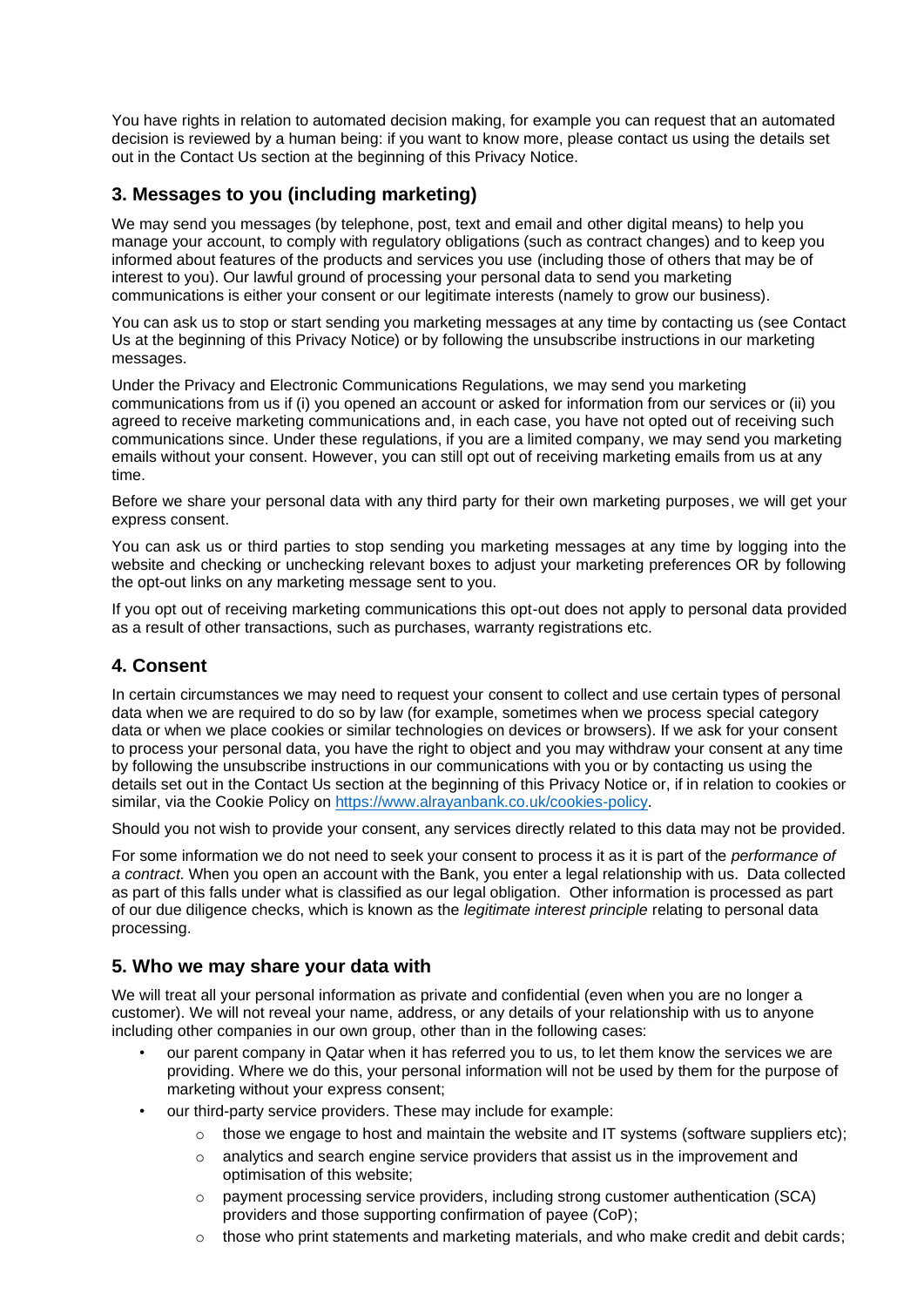- o those who assist us with or partner with us in marketing campaigns;
- o standby servicer for credit refinancing;
- o SMS/Telephony provider;
- $\circ$  surveyors and similar professional services firms we use for example in connection with our Home Purchase Plan;
- o companies you have paid from your account if they request our help with a payment;
- Introducers of business to us (such as independent financial advisers and home finance brokers);
- Potential guarantors;
- **Estate Agents;**
- Auditors:
- Credit reference agencies (see below at *Section 6*);
- Your advisers (such as lawyers, accountants and other professional advisers) if you have asked them to represent you or have for example given them a Power of Attorney;
- Other financial institutions you ask us to contact (such as a bank you are switching from);
- Fraud prevention agencies (for example if you give us false information) to help them detect and prevent fraud and other crimes;
- Her Majesty's Revenues and Customs (HMRC) and other government agencies (for example to validate the income and other financial information you provide to us for Home Purchase Plan and other applications);
- Law enforcement bodies (including the police, immigration authorities), Courts of law or as otherwise required or authorised by law; and
- Regulators, trade associations or government bodies (including the Child Support Agency) for the purposes of resolving complaints or disputes both internally and externally or to comply with any investigation by one of those bodies. Details (consistent with what is said in this Privacy Notice) of how we use your personal information are also summarised in our Terms and Conditions for Consumer Banking (para 12) and in our Terms and Conditions for Business Banking (clause 14). These include:
	- o Financial Conduct Authority (FCA)
	- o Prudential Regulation Authority (PRA)
	- o Pensions Regulator
	- o Information Commissioner's Office (ICO)
	- o Financial Services Compensation Scheme (FSCS).

We may also disclose personal data to third parties if we are under a duty to disclose or share personal data relating to you in order to comply with any legal obligation, or in order to enforce or apply our website Terms of Use<https://www.alrayanbank.co.uk/legal/> and other agreements; or to protect the rights, property, or safety of us, our clients, or others. For example, we may be required by law or regulation to share information about your accounts with the UK or relevant tax authorities, either directly or via the local tax authority. The tax authority we share the information with could then share that information with other appropriate tax authorities.

Before we disclose personal data to a third party, we take steps to ensure that the third party will protect personal data in accordance with applicable privacy laws and in a manner consistent with this Notice. Third parties are required to restrict their use of this personal data to the purpose for which the data was provided.

Sometimes the third party will be outside the UK, in which case see Section 7 for more information.

# **6. Credit reference agencies**

We perform credit and identity checks on you with one or more credit reference agencies and fraud prevention agencies. We will supply your personal data to the credit reference agencies and fraud prevention agencies, and they will provide us with information about you.

We will also continue to exchange information about you with credit reference agencies while you have a relationship with us. The credit reference agencies may in turn share your personal data with other organisations, which may be used by those organisations to make decisions about you. This may affect your ability to obtain credit.

We may also continue to collect information from credit reference agencies about you after your account is closed.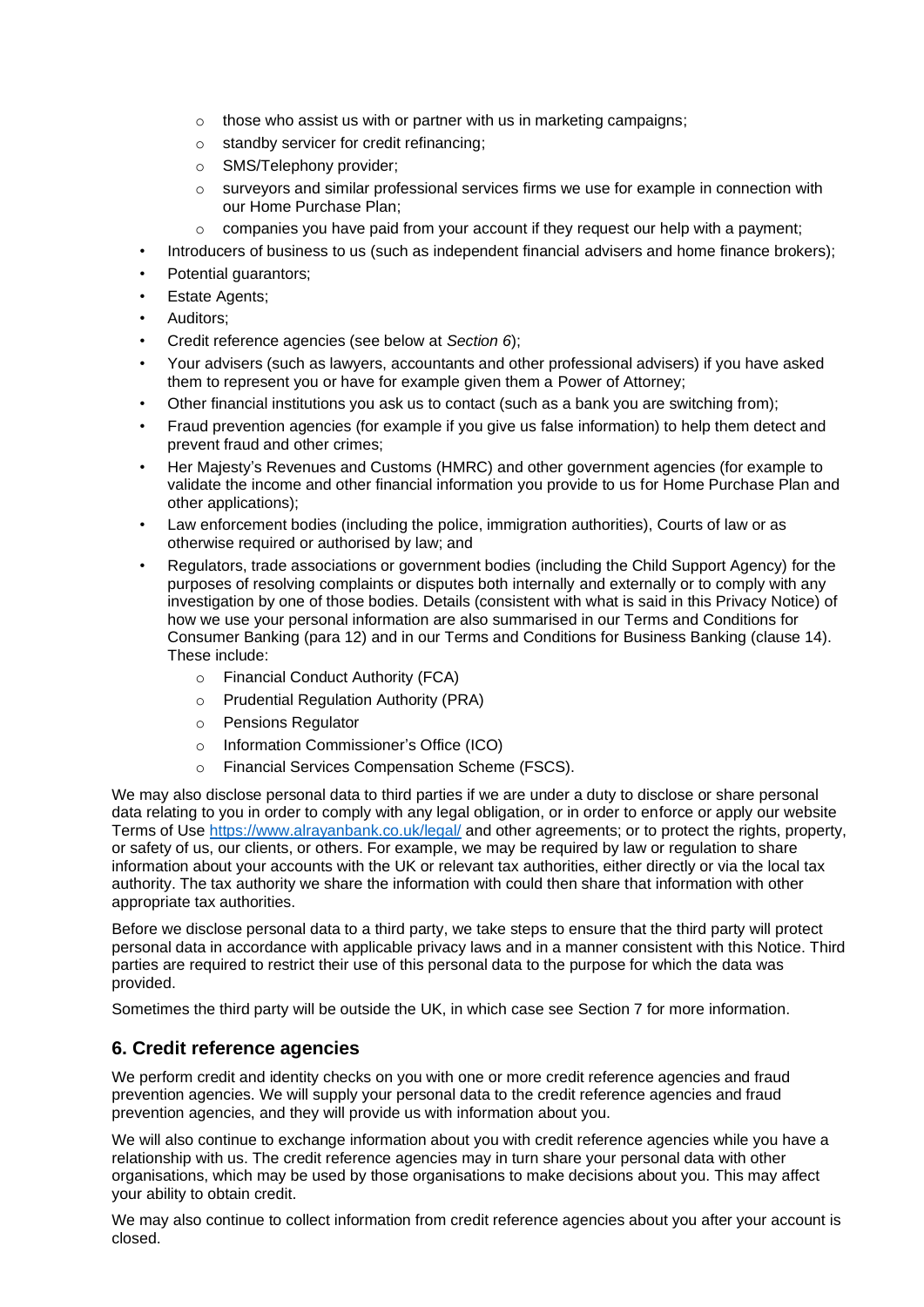When you open any account with us, you provide us with your explicit permission to access, process and retain any information you make available to us for the purposes of providing payment services to you. This does not affect any rights and obligation you or we have under data protection legislation. You can withdraw this consent by closing your account. If you do this, we will stop using your data unless we have lawful grounds to do so. The agency that we approach will keep details of the type of search we request, even if your application with us does not proceed.

Other organisations may subsequently use the records and information held by the credit reference agency that we approach to carry out a credit search, including the details of a credit decision made about you or other persons associated with your application.

As well as using outside agencies to carry out credit and identity checks we will need to carry out our own credit checks to assess your applications for products or services with us or to check details relevant to your existing account with us. Where we do this, we may also use our own credit-scoring methods and carry out our own identity checks, including searching the Electoral Register.

We need to make these searches so that we obtain sufficient credit information to make a proper assessment of which of our products and services are most suited to your needs and to help verify your identity. Carrying out these searches enables us to open an account more quickly and helps to lessen the risk of fraud or other criminal activity taking place.

To help us form an accurate view of your existing financial commitments, searches made by us, or a credit reference agency, may "link" to the records of others that have entered into joint financial obligations with you (such as business partners and, if relevant, husbands, wives or other family members). Existing information held by credit reference agencies about you may be "linked" to other persons in this way. If so, you may be treated as financially "linked" for the purposes of any application you make to us, which means that you may be assessed in relation to joint obligations as well as those for which you are solely responsible.

If you apply for one of our products or services with another person or persons (for example in a joint account) you are declaring that you are entitled to disclose information about the other person or persons and authorise us to search, "link" or record information. Where we carry out a search through a credit reference agency a "link" will be created by the agency between you and the other person or persons. By making the application you and the other person or persons understand that each other's information will be considered in future applications by any of you.

We may give details of the services and products that you have, and the way that you manage your account, to a credit reference agency. If you fail to comply with the conditions or the special conditions, we may tell a credit reference agency, and this may affect your ability to obtain financial services elsewhere.

Any of the information that we gather from a credit reference agency, or our own research may be used by us for the management of your account, identification purposes, debt tracing and the prevention of money laundering.

We will check your details with fraud prevention agency/agencies and if false or inaccurate information is provided and fraud is identified, details will be passed to fraud prevention agencies. Law enforcement agencies may access and use this information. We and other organisations also access and use this information to prevent fraud and money laundering.

Examples of circumstances when your information or information relating to your partner or other members of your household (or for business customers, their business partners) may be shared include:

- checking details provided on applications for products and services;
- making credit and affordability assessments and providing credit limits;
- managing credit and credit-related accounts or facilities;
- tracing your address so that we can continue to contact you about any existing or previous product(s) and account(s) you held with us, as well as recovering any outstanding amounts that are due to us, but unpaid;
- checking your identity to comply with regulations and the law;
- understanding your financial position through sharing and receiving information, for example about any financing (including financing outside Al Rayan Bank) and how you manage it. This includes the financial amount you obtain and your payment history; and
- in order to update or add personal data that is not included or incorrect in our records in order to meet our legal or regulatory obligations.

Please contact us on 0800 408 6407 if you want to receive details of the relevant fraud prevention agencies. We and other organisations may access and use from other countries the information recorded by fraud prevention agencies.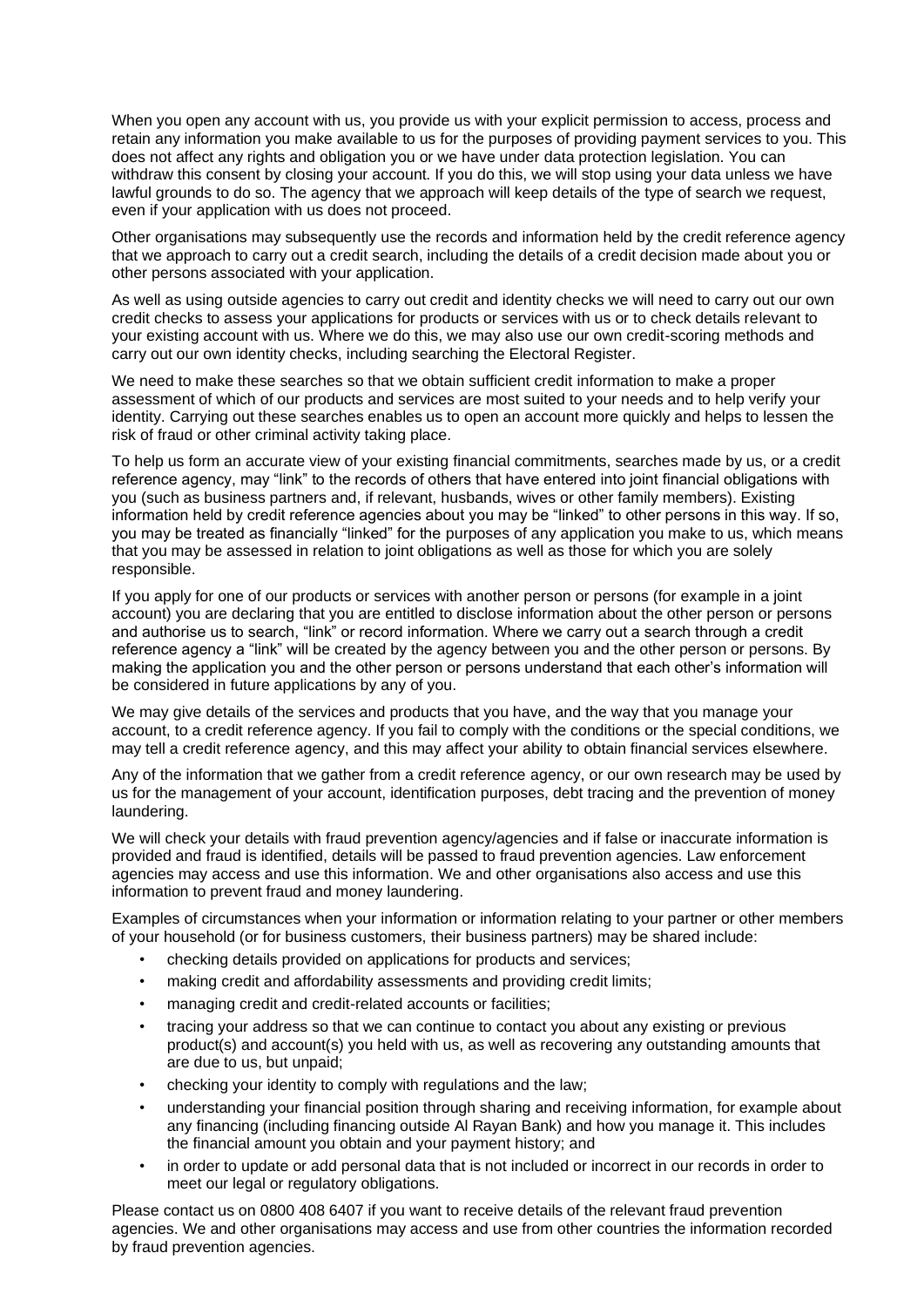You have a right to access records held by a credit reference or fraud prevention agency. If you ask, we will tell you how to get a copy of the information that credit reference agencies have about you, or their leaflets that explain how credit referencing works. You should contact them directly and there may be a small charge for this. We are happy to provide contact details for such agencies on request.

Sometimes we may be approached by another person requesting that we provide a financial reference about you. If this happens, we will contact you and ask you to provide your written permission to do this.

We don't give information about savings accounts to credit reference agencies.

The Credit Reference Agency Information Notice (CRAIN) describes how the three main credit reference agencies in the UK each use and share personal data. The CRAIN is available on the credit reference agencies' websites:

- [www.callcredit.co.uk/crain](http://www.callcredit.co.uk/crain)
- [www.equifax.co.uk/crain](http://www.equifax.co.uk/crain)
- [www.experian.co.uk/crain](http://www.experian.co.uk/crain)

Fraud prevention agencies can hold your personal data for different periods of time, and if you are considered to pose a fraud or money laundering risk, your data can be held for up to six years.

# **7. Fraud Prevention Agencies (FPAs)**

The personal information we've collected from you will be shared with fraud prevention agencies who will use it to:

- Prevent fraud;
- Prevent money-laundering; and
- Verify your identity.

If fraud is detected, you could be refused certain services, finance, or employment.

Further details on how your information will be used by us and these fraud prevention agencies, and your data protection rights, can be found by following the links below:

#### • [CIFAS](https://www.cifas.org.uk/fpn)

We'll continue to exchange information about you with FPAs while you have a relationship with us.

We'll use this information to:

- Check the accuracy of the data you have provided to us;
- Prevent criminal activity, fraud, and money laundering; and
- Manage your account(s).

### **8. External links and social media sites**

Although the website only looks to include safe and relevant external links, users should always adopt a note of caution before clicking any external web links mentioned throughout the website.

If you follow a link to any of these websites, please note that these websites have their own privacy policies or notices and that we do not accept any responsibility or liability for these policies. Please check these policies or notices before you submit any personal data to these websites.

Communication, engagement, and actions taken through external social media platforms are subject to the terms and conditions as well as the privacy policies of those social media platforms.

This website may use social sharing buttons which help share web content directly from our web pages to the social media platform in question. Where you use such social sharing buttons you do so at your own discretion. You should note that the social media platform may track and save your request to share a web page respectively through your social media platform account. Please note these social media platforms have their own privacy policies, and we do not accept any responsibility or liability for these policies. Please check these policies before you submit any personal data to these social media platforms.

#### **9. Where we store personal data**

If you live outside the UK, the personal data relating to you that we collect may be transferred to, and stored at, locations outside our jurisdiction. It may also be processed by staff operating outside the UK who work for us or for one of our service providers.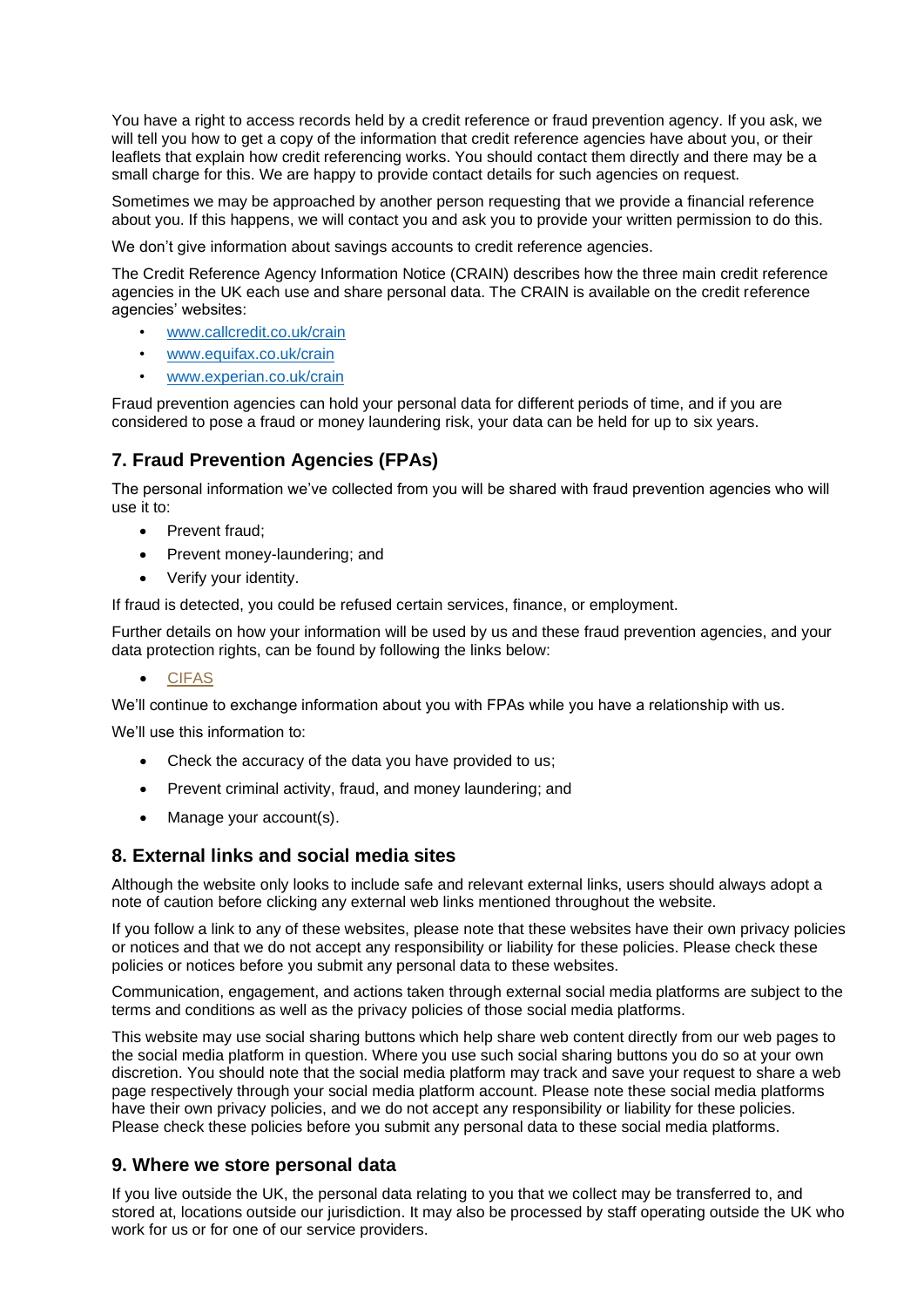As described in this Privacy Notice, we may also share personal data relating to you with third parties who are located overseas, for business purposes and operational, support and continuity purposes, for example, when we use IT service providers or data storage services.

Countries where personal data relating to you may be stored and/or processed, or where recipients of personal data relating to you may be located, may have data protection laws which differ to the data protection laws in your country of residence. By submitting your personal data, you accept that personal data relating to you may be transferred, stored or processed in this way.

We take measures to ensure that any international transfer of information is managed carefully and in accordance with data protection law to protect your rights and interests and in accordance with this Notice.

These measures include:

- Transfers of your personal data to countries which are recognised as providing an adequate level of legal protection for personal data;
- We have obtained the consent of data subjects to the international transfer of their personal data;
- Transfers within the Masraf Al Rayan (MAR) group where we have entered into an intra-group agreement, providing specific contractual protections designed to ensure that your personal data receives an adequate and consistent level of protection wherever it is transferred within the group;
- Transfers to organisations where we are satisfied about their data privacy and security standards and protected by contractual commitments such as signing a Data Processing Agreement and, where available, further assurances such as certification schemes; and
- The transfer will be to organisations that are part of the Privacy Shield if transferred to the United States of America.

If none of the above safeguards are available, we may request your explicit consent to the specific transfer. You will have the right to withdraw this consent at any time.

• if transferred to the United States of America, the transfer will be to organisations that are part of the Privacy Shield.

You have the right to ask us for more information about our safeguards. Please contact the Data Protection Officer (see the Contact Us section at the beginning of this Privacy Notice).

# **10. Changes of Business Ownership and Control**

We may, from time to time, expand, reduce, or sell our business, and this may involve the transfer of certain divisions or the whole business to other parties. Personal data relating to you will, where it is relevant to any division so transferred, be transferred along with that division and the new owner or newly controlling party will, under the terms of this Privacy Notice, be permitted to use personal data relating to you for the purposes for which it was supplied by you.

### **11. How we keep your data safe**

#### **11a Security**

Unfortunately, the transmission of information and data via the internet is not completely secure. Although we will do our best to protect personal data relating to you, we cannot guarantee the security of such data transmitted to the website; any transmission is at your own risk. Once we have received personal data relating to you, we use strict procedures and security features to try to prevent unauthorised access. The security of personal data regarding you is a high priority. We take such steps as are reasonable securely to store personal data regarding you so that it is protected from unauthorised use or access, misuse, loss, modification, or unauthorised disclosure. This includes both physical and electronic security measures. Examples include the use of passwords, locked storage cabinets and secured storage rooms. Other features include:

- storing information on secured networks consistent with industry standards, which are only accessible by those employees who have special access rights to such systems;
- using industry-standard encryption technologies when transferring or receiving personal data, such as SSL technology;
- restrictions are placed on the electronic transfer of files;
- our IT networks undergo regular necessary vulnerability testing to identify and remedy potential opportunities for unauthorised data access; and
- robust management of boundary firewalls, access controls, malware protection and patch release processes towards protecting customer data.

We have procedures in place to deal with any suspected personal data breach and will notify you and any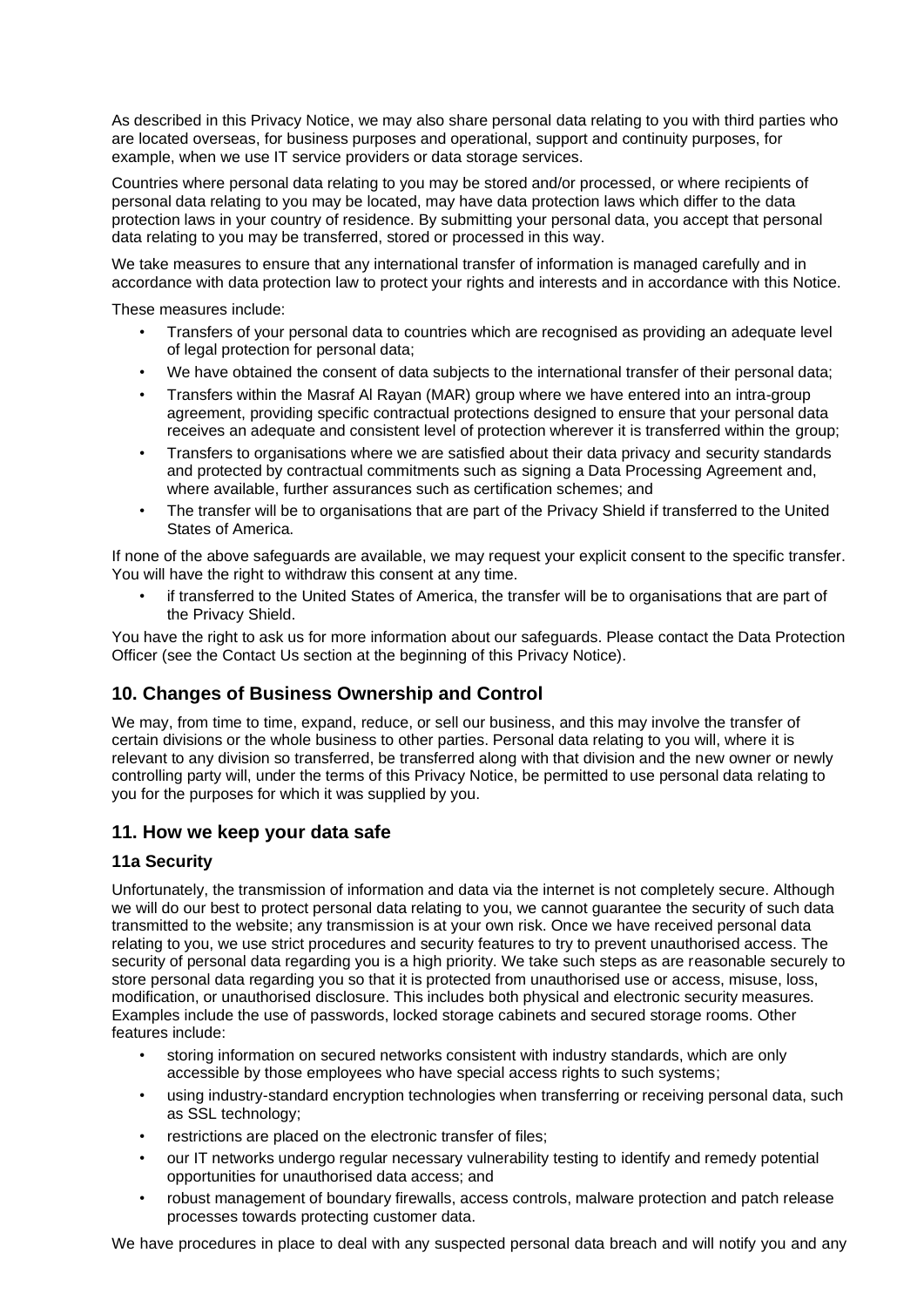applicable regulator of a breach if we are legally required to.

#### **11b Retaining your data**

We will keep your personal data for as long as we have a relationship with you. Once our relationship with you has come to an end (e.g., following closure of your account or following a transaction), or your application for a product is declined or you decide not to go ahead with it, we will only retain your personal data for a period of time that is calculated depending on the type of personal data, and the purposes for which we hold that information.

When deciding what the correct time is to keep the data for, we look at its amount, nature and sensitivity, potential risk of harm from unauthorised use or disclosure, the processing purposes, if these can be achieved by other means and legal requirements.

For tax purposes the law requires us to keep basic information about our customers (including Contact, Identity, Financial and Transaction Data) for six years after they stop being customers.

In some circumstances we may anonymise your personal data for research or statistical purposes in which case we may use this information indefinitely without further notice to you.

We will only retain information that enables us to:

- maintain business records for analysis and/or audit purposes;
- defend or bring any existing or potential legal claims;
- maintain records of anyone who does not want to receive marketing from us;
- deal with any future complaints regarding the services we have delivered;
- assist with fraud monitoring;
- assess the effectiveness of marketing that we may have sent you; or
- comply with record retention requirements under the law (for example, as required under legislation concerning the prevention, detection and investigation of money laundering and terrorist financing).

We have a retention policy which helps us ensure information is only held for the correct period. We then delete or de-identify your data. The retention period is generally linked to the amount of time available to bring a legal claim, which in many cases is six- or seven-years following closure of your account or following a transaction. We will retain your personal data after this time if we are required to do so to comply with the law, if there are outstanding claims or complaints that will reasonably require your personal data to be retained, or for regulatory or technical reasons. If we do, we will continue to make sure your privacy is protected.

*Note*: for dormant accounts, these are kept for 15 years, in accordance with industry practice.

# **12. Your rights**

You have certain rights regarding your personal data. These include the rights to:

- request a copy of the personal data we hold about you;
- request that we supply you (or a nominated third party) with an electronic copy of the personal data that you have provided us with;
- inform us of a correction to your personal data;
- exercise your right to restrict our use of your personal data;
- exercise your right to erase your personal data; or
- object to particular ways in which we are using your personal data (such as automated decision making, or profiling (for example to help us decide what products and services would suit you best); or
- understand the basis of international transfers of your data by us.

Where we rely on our legitimate interests to obtain and use your personal data then you have the right to object if you believe your fundamental rights and freedoms outweigh our legitimate interests. Where processing is carried out based upon your consent, you have the right to withdraw that consent.

Your ability to exercise these rights will depend on a number of factors and in some instances, we will not be able to comply with your request e.g., because we have legitimate grounds for not doing so or where the right does not apply to the particular data we hold on you.

We may need to request specific information from you to help us confirm your identity and ensure your right to access your personal data (or to exercise any of your other rights). This is a security measure to ensure that personal data is not disclosed to any person who has no right to receive it. We may also contact you to